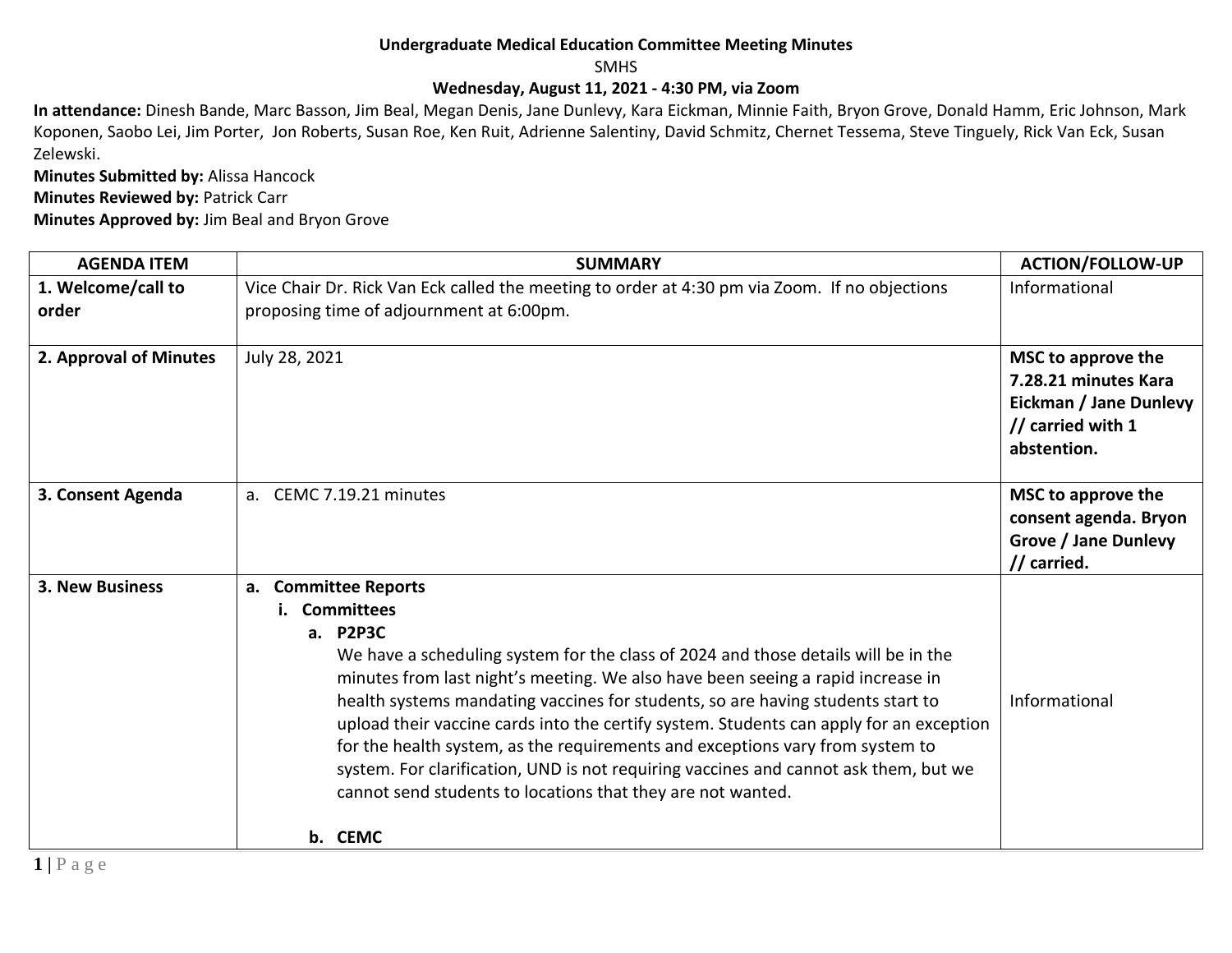|                   | We have been continuing to work on the evaluations templates and collecting data<br>for reports to be completed for the curriculum retreat and the LCME visit.                                                                                                                                                                                                                                  | Informational                                                                              |
|-------------------|-------------------------------------------------------------------------------------------------------------------------------------------------------------------------------------------------------------------------------------------------------------------------------------------------------------------------------------------------------------------------------------------------|--------------------------------------------------------------------------------------------|
|                   | c. P1C<br>It was decided that we no longer wanted to ask students how many hours they were<br>studying in the way that we were. We are re-evaluating the question wording. In<br>addition, we have also approved a Phase 1 grading procedure that is also used in<br>phase 2 for receiving timely grades.<br>1. Remediation recommendation (Tabled)                                             | Informational                                                                              |
|                   | d. DQIP - Office of Medical Accreditation: EASRC/SASRC/FASRC<br>We are 8-months away from our visit and 5-months away from submitting<br>documents. We will be submitting a draft of our DCI to our outside consultants next<br>week for a review session with the consultants in mid-September.                                                                                                | Informational                                                                              |
|                   | There are four working groups that are continue to working to bring forth<br>recommendations and solutions so we can improve the student's educational<br>experience and perception. Each of these groups has their own timeline and the<br>student representation of the groups should be bringing the recommendations to the<br>committee chair or Alissa Hancock to be placed on the agenda. |                                                                                            |
|                   | e. Ad hoc Committees                                                                                                                                                                                                                                                                                                                                                                            |                                                                                            |
| 4. Special Orders | a. AY 2020-21 Block 8<br>Students have done well this block with 34/75 students receiving honors and no remediation's<br>or failures. Pathology, reproductive and clinical skills were highly rated while pharmacology<br>dropped a little. This drop might be an indication of how students are studying based on when<br>they are taking their STEP 1 exam.                                   | MSC to approve the AY<br>2020-21 Block 8 report.<br>Jim Beal / Kara Eickman<br>// carried. |
|                   | The CBSE average score was 209 with 12 students scoring below 187 and need to retake the<br>CBSE exam before they start their clinical rotations. There were also a handful of students that<br>scored between 187 & 194 and they were able to start their clinical rotations, but will have to<br>retake the exam and get a 194 before they can take the STEP 1 exam.                          |                                                                                            |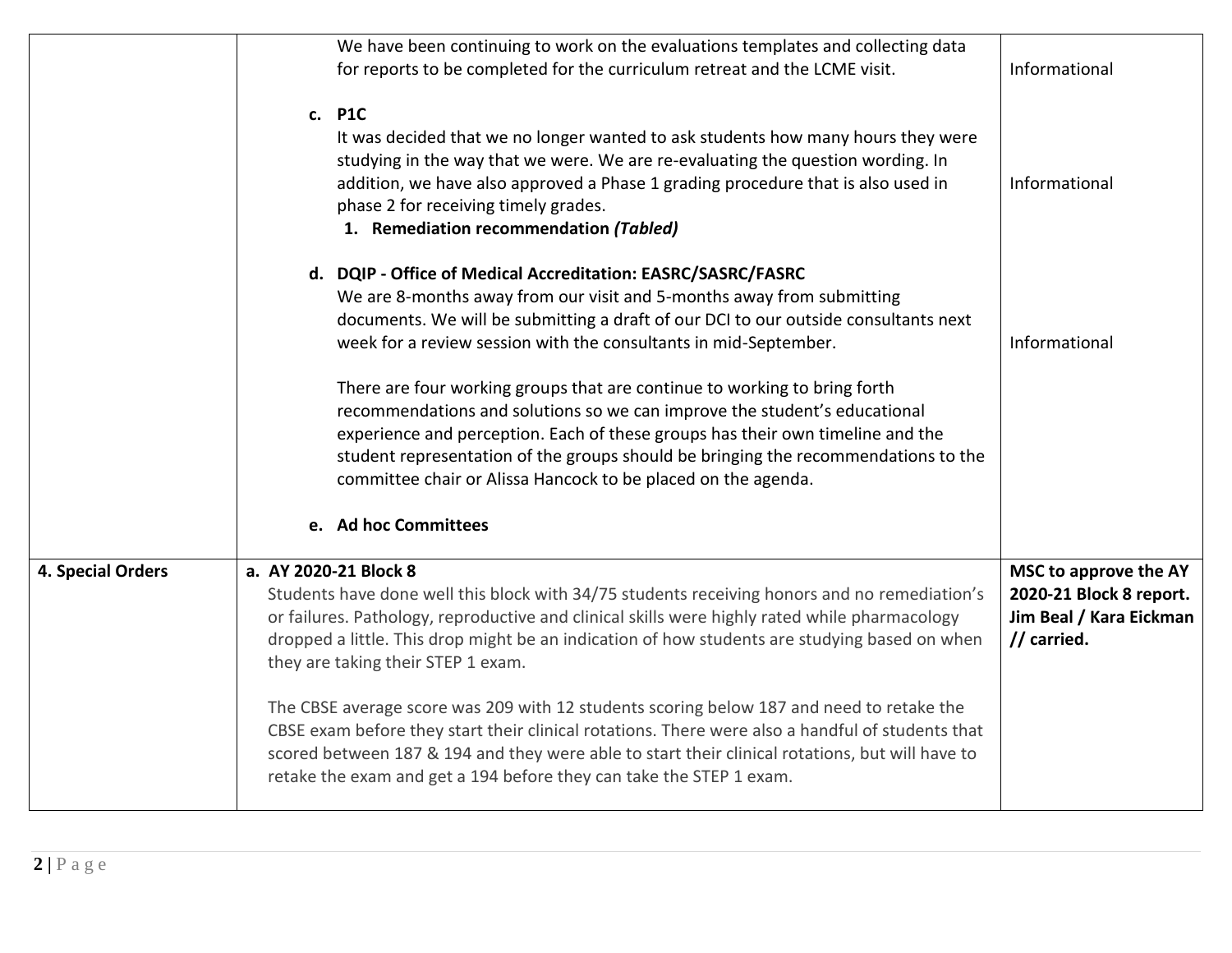| Students are wanting more time between when content is covered lecture and exams. They<br>also want more consistency in content delivery and this is something we are always working<br>towards improving. They also felt that they did not have enough down time, but we have<br>added more vacation days and are working on scheduling those more efficiently.<br>Discussion about how we communicate with students when we received their feedback and<br>the actions that we take to address them. There is a natural lag in when those changes occur<br>and the class that would like to see a certain change is not always seeing it but the next class<br>does.                                                                                                                                                                                                                                                                                                                                                                                                                                                                                                                                                                                                                                                                                                                                                                   |                                                                                                                           |
|------------------------------------------------------------------------------------------------------------------------------------------------------------------------------------------------------------------------------------------------------------------------------------------------------------------------------------------------------------------------------------------------------------------------------------------------------------------------------------------------------------------------------------------------------------------------------------------------------------------------------------------------------------------------------------------------------------------------------------------------------------------------------------------------------------------------------------------------------------------------------------------------------------------------------------------------------------------------------------------------------------------------------------------------------------------------------------------------------------------------------------------------------------------------------------------------------------------------------------------------------------------------------------------------------------------------------------------------------------------------------------------------------------------------------------------|---------------------------------------------------------------------------------------------------------------------------|
| b. Standard 7<br>Dr. Jane Dunlevy has reviewed the standard, which covers the curricular content. We reviewed<br>each element and the suggested comments/changes to some of the elements.<br>7.3<br>We now have three phase 2 REMS electives instead of two because we cannot have a course<br>that overlaps a trimester and/or academic years. The summer 8-week elective did both of<br>those, and so it was divided into two electives to prevent that issue. In addition, iSPIRAL was<br>updated to iSPIRAL 2.0 and was updated throughout the standard.<br>7.5 - The societal problems were listed, and Dr. Dunlevy added some courses that we do<br>address some of the societal problems that we list. She also included the objectives for those<br>added courses to the element. In addition, this element should be forward to CEMC so that<br>they can ensure all reports are accurate.<br>7.6<br>The 'block' should be 'unified session'. Discussion about the changes that ACHIEVE has<br>implemented over the last year and into this year. Dr. Dunlevy wasn't sure of the correct timing<br>of when some of the topics were covered in different blocks/unified sessions. In addition,<br>clerkships should be added to the 7.6-2 table.<br>ACTION ITEM: Have Drs. Dunlevy, Porter and Zelewski review this element and table for<br>accuracy. Also, ask Pat Carr who is maintaining this table and how does that happen. | MSC to accept the<br><b>Standard 7 review with</b><br>action items as<br>discussed. Bryon Grove<br>/ Jim Beal // carried. |